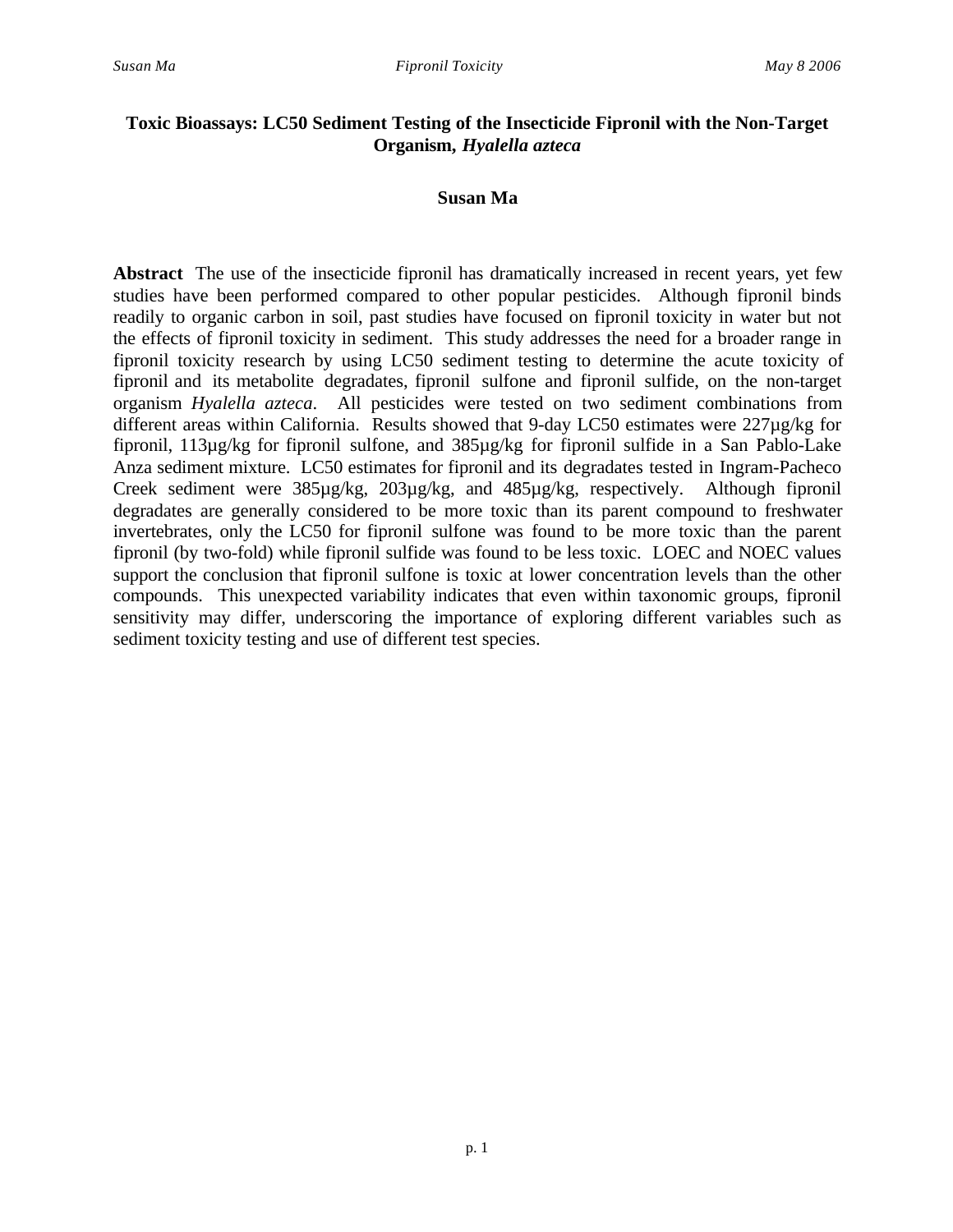### **Introduction**

Fipronil, an insecticide in the phenylpyrazole class, was first marketed in the U.S. in 1996, replacing several organophosphates in urban pesticide use (University of Minnesota 2005; TDC Environmental 2005a). It acts as a neurotoxin, disrupting the central nervous system by targeting GABA receptor-regulated chloride channels (Hainzl 1998). Although fipronil toxicity is highly selective towards arthropods, it also appears to bioaccumulate in fish, indicating a potential adverse effect to animals in higher trophic levels and to the health of aquatic ecosystems as a whole (US EPA 1996).

Formulated in bait and granular form, and as seed treatment in agriculture, fipronil use has dramatically increased in recent years (TDC Environmental 2005b). However, the number of environmental toxicity tests that have been published to date are few compared to other widely used pesticides (e.g. Roundup and organophosphates such as chlorpyrifos and diazinon). Additionally, past studies have focused on fipronil toxicity in water, although fipronil binds readily to organic carbon in soil. Because many of the non-target organisms it affects are detritivores that eat organic debris, the additional dietary exposure of fipronil may result in higher toxicity levels than previous studies suggest (Schlenk et al. 2001; Chaton et al. 2002).

Results of fipronil toxicity vary in the current body of scientific literature. A recent study done by Stark and Vargas (2005) found that fipronil causes lethal and sublethal effects to the water flea, *Daphnia pulex*, with LC50<sup>1</sup> estimates at 16  $\mu$ g/L – similar to a Schlenk et al. study (2001) which established LC50 values at 14 and 19 µg/L for two species of crayfish. Chandler et al. (2004) found that even trace concentrations of fipronil significantly affected reproduction and development of the estuarine copepod, *Amphiascus tenuiremis*, with male copepods exhibiting higher acute sensitivity (male=3.5µg/L and female=13.0µg/L). In contrast to the Stark and Vargas (2005) study, Chaton et al. (2002) found that *D.pulex* was insensitive to the range of fipronil concentrations used in laboratory tests. While both papers examined acute toxicity in aqueous medium, they used different grades of fipronil – formulated and unformulated (technical grade) respectively. Specifically, formulated grades represent commercial products such as Regent 4SC (Stark and Vargas 2005) and Icon 6.2 FS™ (Schlenk et al. 2001) in which fipronil is the active ingredient. Technical grade is 98% pure fipronil as identified by gas chromatography (Schlenk et al. 2001; Chandler 2004).

 $\overline{a}$ 

<sup>&</sup>lt;sup>1</sup> Lethal concentration for 50% mortality in an exposed population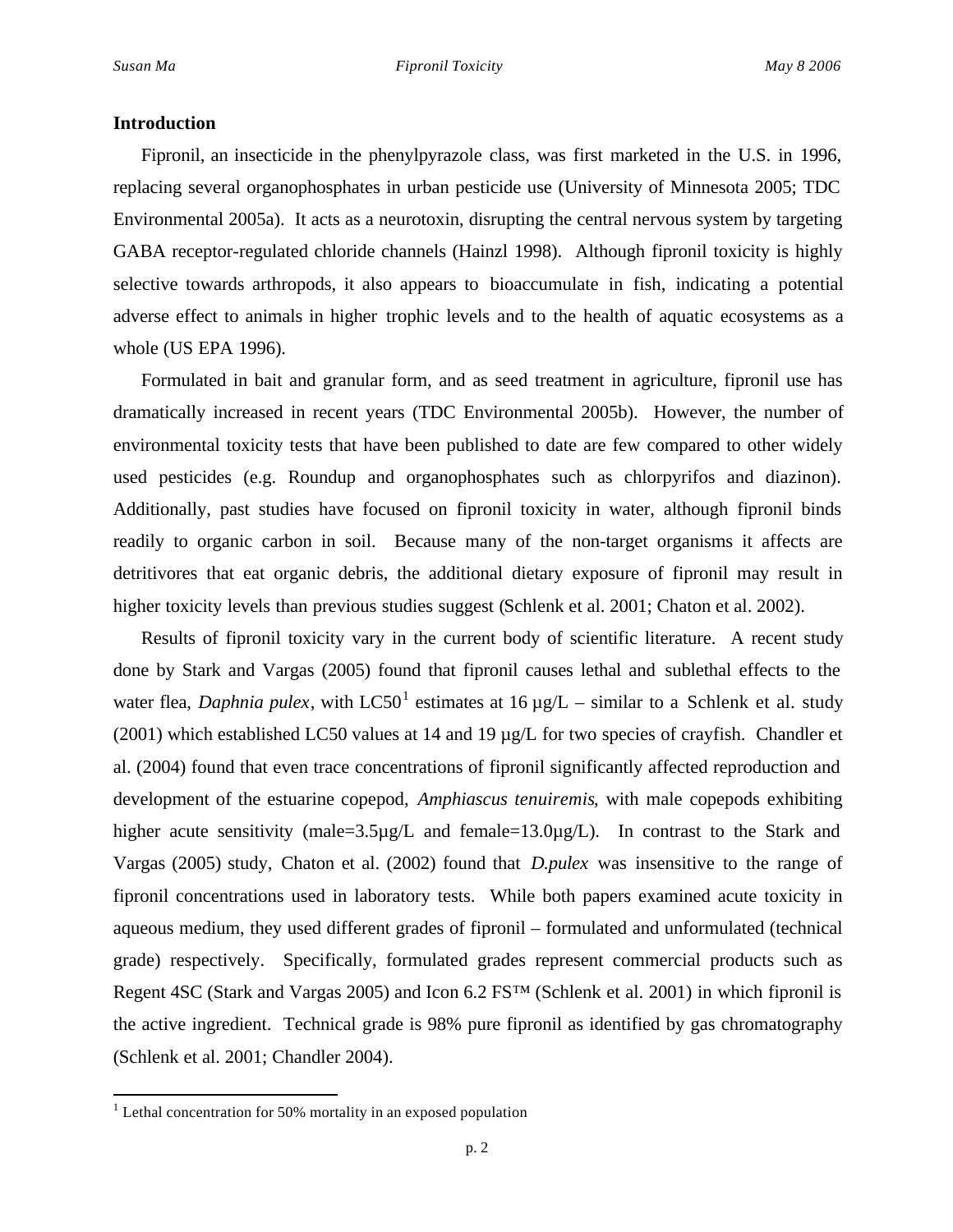The variability in results – from highly toxic to no effect – can be attributed not only to the different factors (grade of fipronil, test medium, test species) within each study, but also to differences in GABA receptor structure across different species (Schlenk et al. 2001). Table 1 summarizes the different LC50 analyses within current fipronil literature and the factors used to determine those values.

| Study                    | Test species                    | Grade                                       | Medium   | Type of<br>toxicity test | Results                                                                              |
|--------------------------|---------------------------------|---------------------------------------------|----------|--------------------------|--------------------------------------------------------------------------------------|
| Chandler et<br>al. 2004a | Amphiascus<br><i>tenuiremis</i> | Technical                                   | Aqueous  | Acute and<br>life-cycle  | $\overline{96}$ hr LC50 = 6.8µg/L<br>$(male=3.5\mu g/L)$ ;<br>female= $13.0\mu$ g/L) |
| Chandler et<br>al. 2004b | Amphiascus<br>tenuiremis        | Technical                                   | Sediment | Chronic                  | Reproductive effects<br>at $0.25 - 0.5\mu g/L$ for<br>parent compound                |
| Chaton et al.<br>2002    | Daphnia pulex                   | Technical                                   | Aqueous  | Acute                    | No significant effects<br>to $D.$ pulex                                              |
| Schlenk et al.<br>2001   | 2 species<br>Procambarus        | Formulated<br>$($ Icon 6.2<br>$\text{FSTM}$ | Aqueous  |                          | $96hr$ LC50 = 14-19<br>$\mu$ g/L                                                     |
| Stark and<br>Vargas 2005 | Daphnia pulex                   | Formulated<br>(Regent 4SC)                  | Aqueous  | Acute                    | $48hr$ LC50 = $16\mu g/L$                                                            |

Table 1 – Past studies examining fipronil toxicity

This variability in toxicity estimates for fipronil also exists in studies of fipronil degradates – sulfone, sulfide, and desulfinyl – compounds generally considered to be more toxic than the parent fipronil (U.S. EPA 1996; Connelly 2001; Schlenk et al. 2001). The level at which these degradates are classified as more toxic vary, with the U.S. EPA (1996) establishing the metabolite sulfone as 6.6 times more toxic and the metabolite sulfide and photodegradate desulfinyl as 2 times more toxic to freshwater invertebrates than the parent fipronil compound.

The dramatic increase of fipronil use in recent years coupled with its varying effects across different species justifies establishing a wide range of toxicity data for a variety of species, both in the laboratory and in situ. To date there has been no research testing fipronil with *Hyalella azteca*, a standard specimen widely used in pesticide toxicity tests because of their sensitivity to pollutants and important ecological role in many aquatic food chains (US EPA 2000; Watts 2002). Similarly, few studies (Chandler et al. 2004*b*) have addressed the acute toxic effects of fipronil in sediment despite its high affinity for soil particles; particularly the sulfone and sulfide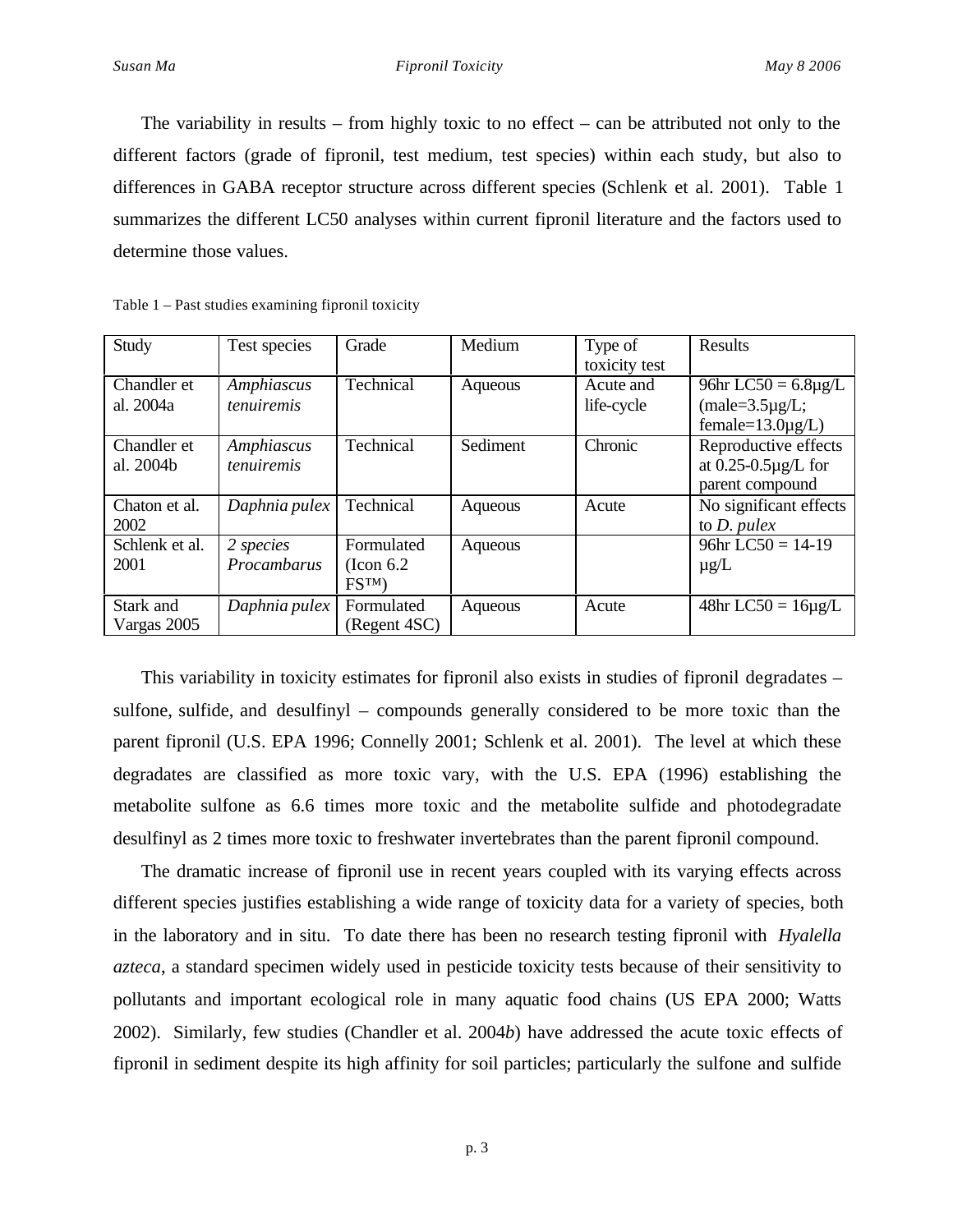metabolites have  $K_{OC}$  values that indicate a very high persistence in soil environments<sup>2</sup> (Connelly 2001).

The purpose of this study is to determine the acute toxicity of fipronil and its metabolite degradates, sulfone and sulfide, to *H. azteca* by finding the lethal concentration necessary to kill 50% of an exposed population (LC50) and to find the lowest observable effect concentration  $(LOEC)^3$ . I hypothesize that the sulfone and sulfide degradates will be at least two times more toxic, exhibiting lower LC50 and LOEC values, than the parent fipronil compound. The results of this project can be directed towards the development of more appropriate pesticide regulation, especially in areas of new urban development in which fipronil is frequently applied.

#### **Methods**

 $\overline{a}$ 

This experiment was designed to establish the LC50 and LOEC levels for *Hyalella azteca*, a freshwater amphipod, exposed to technical-grade fipronil obtained from ChemService (West Chester, PA, USA). 9-day LC50 tests were conducted according to the standard protocols for testing sediment toxicity with freshwater invertebrates as outlined in the EPA manual (U.S. EPA 2000). *H. azteca* is considered to be an ideal specimen in pesticide toxicity research because it is more sensitive to pollutants than other species; therefore if a pesticide is non-toxic towards *H. azteca*, it will also be non-toxic to other organisms (Ibid). In addition to values for fipronil, this experiment will determine the LC50 and LOEC for the sulfone and sulfide metabolites of fipronil.

Fipronil, fipronil sulfone, and fipronil sulfide toxicities were tested using two different sediment combinations, San Pablo-Lake Anza and Ingram Creek-Pacheco Creek. Both sediments have high total organic carbon  $(TOC)^4$  levels that are reflective of the soil environments in which fipronil would normally be applied. The combination of Lake Anza and San Pablo Dam sediment yielded a TOC of 2.09%, and the combination of Ingram Creek and Pacheco Creek sediments had a TOC level of 5.00% (higher pesticide concentrations were used in the latter to account for the higher TOC). Data was collected from two 9-day tests (one for

<sup>&</sup>lt;sup>2</sup>  $K_{OC}$ : organic carbon-water partitioning coefficient.  $K_{OC}$  for fipronil is 803, while  $K_{OC}$  values for sulfone and sulfide are 4209 and 2719 respectively.

 $3$  LC50 and LOEC estimates are common parameters used to develop regulations on pesticide toxicities.

<sup>&</sup>lt;sup>4</sup> Total organic carbon (TOC): pesticides bind to the organic carbon content in soil; therefore sediment with a higher TOC will have greater affinity for the pesticide.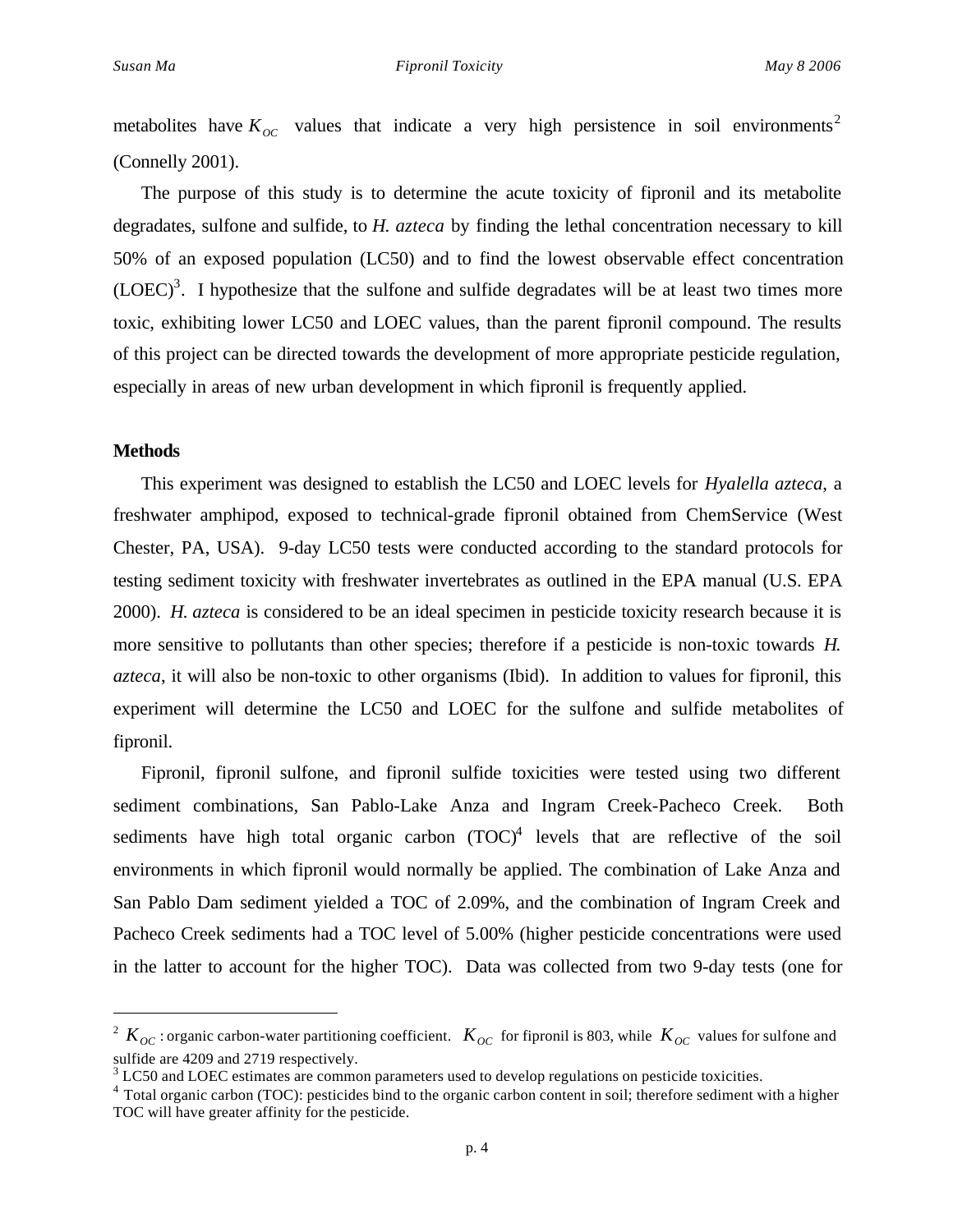$\overline{a}$ 

each sediment combination). Six different concentrations were tested for each pesticide based on results of a range finding test<sup>5</sup>, and three replicate beakers were set up for the different sedimentpesticide groups with ten juvenile *H. azteca* in each sample beaker.

**Sediment and test organism preparation** Test sediments were collected from San Pablo Dam (El Sobrante, CA), a drinking water reservoir devoid of agricultural runoff and other non point source pollutants (Amweg and Weston, pers. comm), and from Lake Anza (Berkeley, CA), a site similarly free of pesticide residues. Sediments were sieved through a 1mm sieve to ensure a roughly homogenous texture in sediment grain sizes, and then mixed to achieve a 20/80 combination of Lake Anza to San Pablo Dam sediment. Sediments from Ingram Creek (Stanislaus County, CA) and Pacheco Creek (Santa Clara County, CA) were also sieved and then combined in a 50/50 blend.

Using data from a range-finding test, a control group, solvent-control group, and spiking concentrations ranging from  $17-600\mu$ g/kg for San Pablo-Lake Anza and  $61-2667\mu$ g/kg for Ingram-Pacheco Creek sediments were chosen to predict a theoretical survival range between 0 – 100%. The San Pablo-Lake Anza (SL) sediment and Ingram-Pacheco Creek (IP) sediment was separated into groups, each spiked with a different concentration of technical-grade fipronil dissolved in an acetone carrier for a stock dilution of 0.25µg/ml. The amount of solvent in each concentration group was normalized with  $=260\mu$ l of acetone in SL and  $=1316\mu$ l acetone in IP. The spiked sediment was then homogenized with a drill fitted with a steel auger and aged for 12 days at  $4^{\circ}C^6$ . The aging process allows the pesticide to combine with the organic carbon in the soil, therefore decreasing the bioavailability of the pesticide to the test organisms (reflecting conditions that are more realistic).

Three days prior to commencement of the test, juvenile *H. azteca* were removed from mature cultures using a 500 µm sieve and retained on a 350µm sieve. Retained juveniles were incubated at 23°C and fed a mixture of trout chow, yeast, and cyanobacteria until initiation of the tests.

**Experimental procedure** One day prior to commencement of the tests, three replicate 400mL beakers were set up for each concentration of fipronil-spiked sediment and for the control. 50ml sediment samples were added to each beaker along with 300ml of moderately hard

<sup>&</sup>lt;sup>5</sup> Range finding test: small-scale experiment testing wide range of pesticide concentrations from 1-1000 $\mu$ g/kg to yield preliminary data for further tests.<br><sup>6</sup> The half-life of fipronil under photolysis is slow, about 34 days (Connelly 2001). Sediment groups are kept at a

constant temperature to ensure that fipronil does not degrade during the testing process.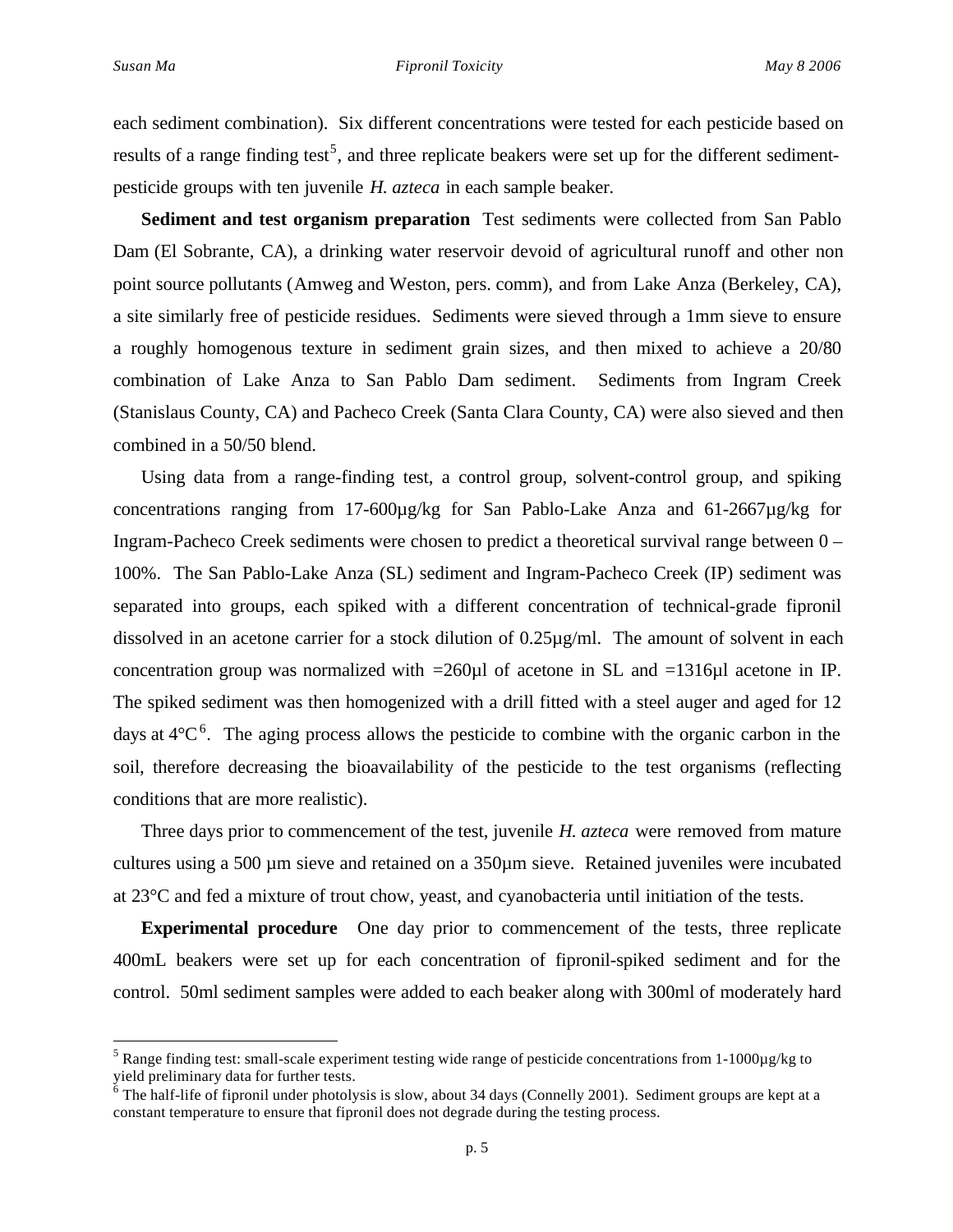water (Milli-Q deionized water reconstituted with salts). The beakers were allowed to equilibrate overnight in a 24°C water bath. Samples of the sediment were also removed for chemical analyses to verify the actual concentration of fipronil within one of the groups.

This same procedure was used for sediments spiked with fipronil degradates, sulfone and sulfide. At day zero, ten *H. azteca* juveniles were counted under a microscope and added to each beaker. The beakers were placed in the water bath for the duration of 10 days on a 16:8hr light:dark cycle. Beakers received automatic water changes twice a day and were fed daily with 1.0mL of trout chow-yeast-cyanobacteria slurry. Before water renewal, water samples were removed on the  $2<sup>nd</sup>$  and  $10<sup>th</sup>$  day and water quality parameters were analyzed for dissolved oxygen, temperature, alkalinity, hardness, ammonia, pH, and conductivity. On the tenth day, the contents of each beaker were sieved through a 425µm screen, and surviving *H. azteca* counted.

**Data analysis** Toxicity data was analyzed using ToxCalc 5.0 Software (Tidepool Scientific Software). LC50 values were determined using the trimmed Spearman-Karber method with Abbott's correction and the significance of LOEC and no observable effect concentration (NOEC) values were determined using Dunnett's one-tailed t-test. The trimmed Spearman-Karber method uses the input of pesticide concentration levels and mortality data to calculate LC50s with a 95% confidence interval (Hamilton 1977). Specifically, the alpha value represents the percent of extreme values to be trimmed from each end/tail of distribution (or maximum and minimum likelihood).

### **Results**

 $\overline{a}$ 

LC50, LOEC, and NOEC<sup>7</sup> estimates were calculated using the mortality data at each of the different sediment-spiked concentration groups. Mortality results were generally consistent across the three replicate beakers of each sediment-pesticide group. Each data point in the population-level dose response graphs of Figures 1, 2, and 3 represent the average mortality data of the three replicates in San Pablo-Lake Anza sediment (Figures also indicative of Ingram-Pacheco Creek response). A regression line was generated using these points, from which the LC50 estimate was then interpolated.

LC50 analysis yielded zero survival at the highest concentrations and 80-100% survival at the lowest concentrations with some variability within the control. Due to the inconsistencies in

 $7$  NOEC – No Observable Effect Concentration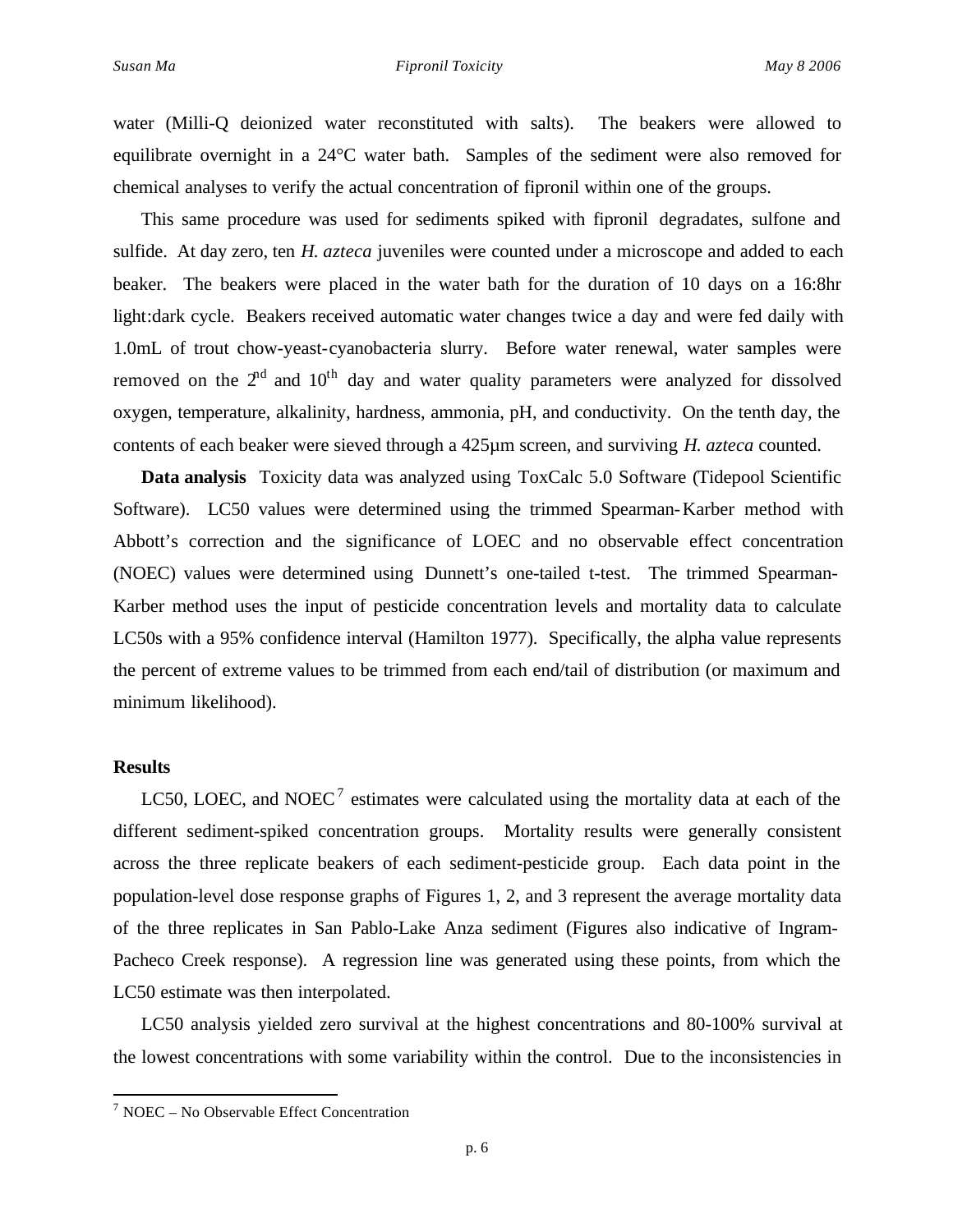the control group but the high survival rates among the lower concentrations, these data points were treated as controls, and the trimmed Spearman-Karber method was chosen to analyze the rest of the data.



Figure 1. Mortality of *Hyalella azteca* exposed to varying concentrations of fipronil in San Pablo-Lake Anza sediment. Circular point on graph represents fipronil LC50 at 227µg/kg.



Figure 2. Mortality of *H. azteca* exposed to varying concentrations of fipronil sulfone in San Pablo-Lake Anza sediment. Circular point on graph represents fipronil sulfone LC50 at 113µg/kg.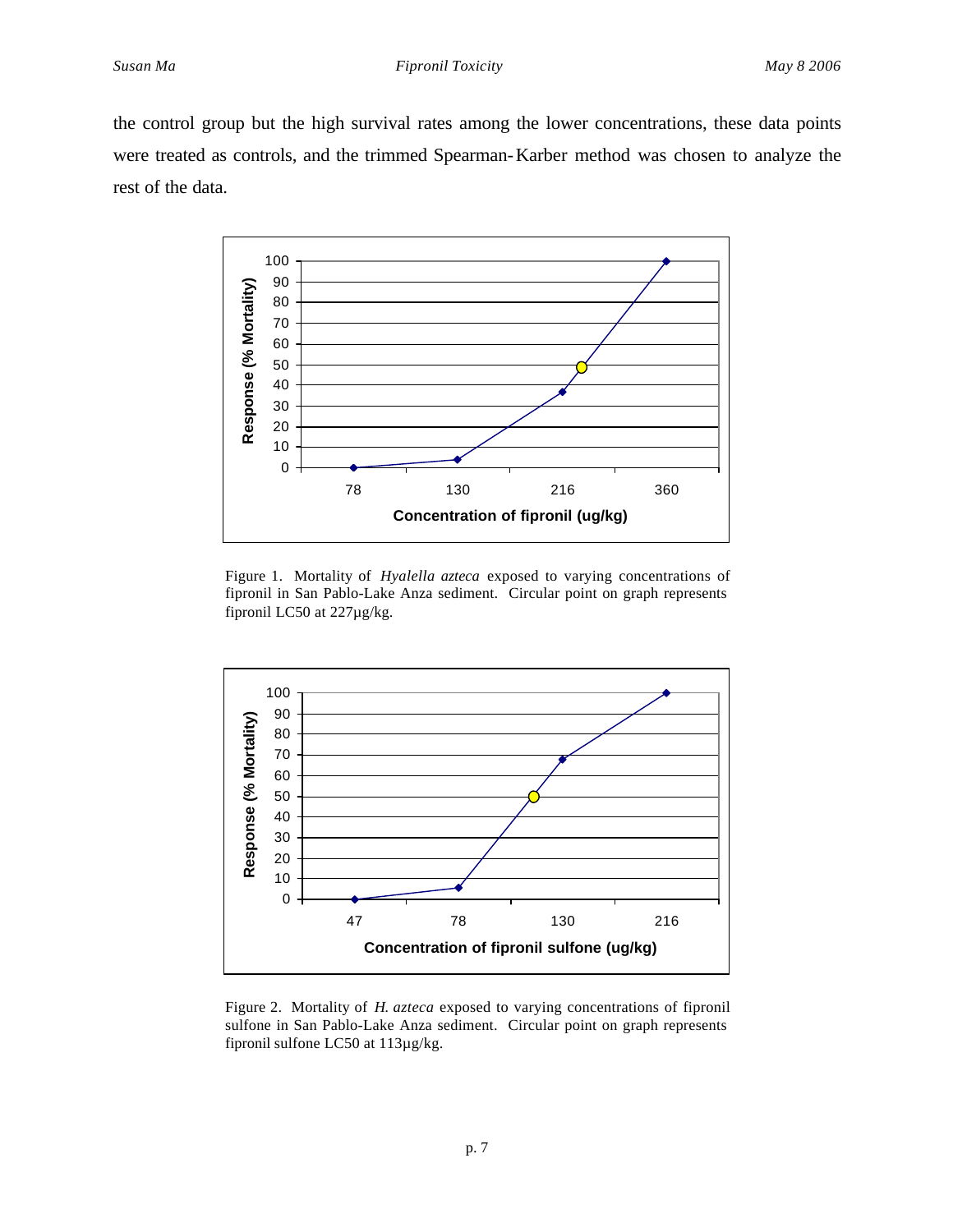

Figure 3. Mortality of *H. azteca* exposed to varying concentrations of fipronil sulfide in San Pablo-Lake Anza sediment. Circular point on graph represents fipronil LC50 at 385µg/kg.

The LC50 values for fipronil and its metabolite degradates, sulfone and sulfide, are listed in Table 2. Analysis of the survival data showed that the LC50 values are 227µg/kg (ppb) for fipronil, 113µg/kg for fipronil sulfone, and 385µg/kg for fipronil sulfide in San Pablo-Lake Anza sediment. LC50 values are 385µg/kg for fipronil, 203µg/kg for fipronil sulfone, and 485µg/kg for fipronil sulfide in Ingram-Pacheco Creek sediment combination. The values are higher in the Ingram-Pacheco Creek sediment (because of TOC) but fipronil sulfone's higher toxicity is consistent in both sediment combinations, with the LC50 for fipronil sulfone almost two times lower (becoming toxic at lower levels) than fipronil itself. The LC50 of fipronil sulfide is less toxic in both sediment combinations. Figure 4 shows the side by side comparison of these values.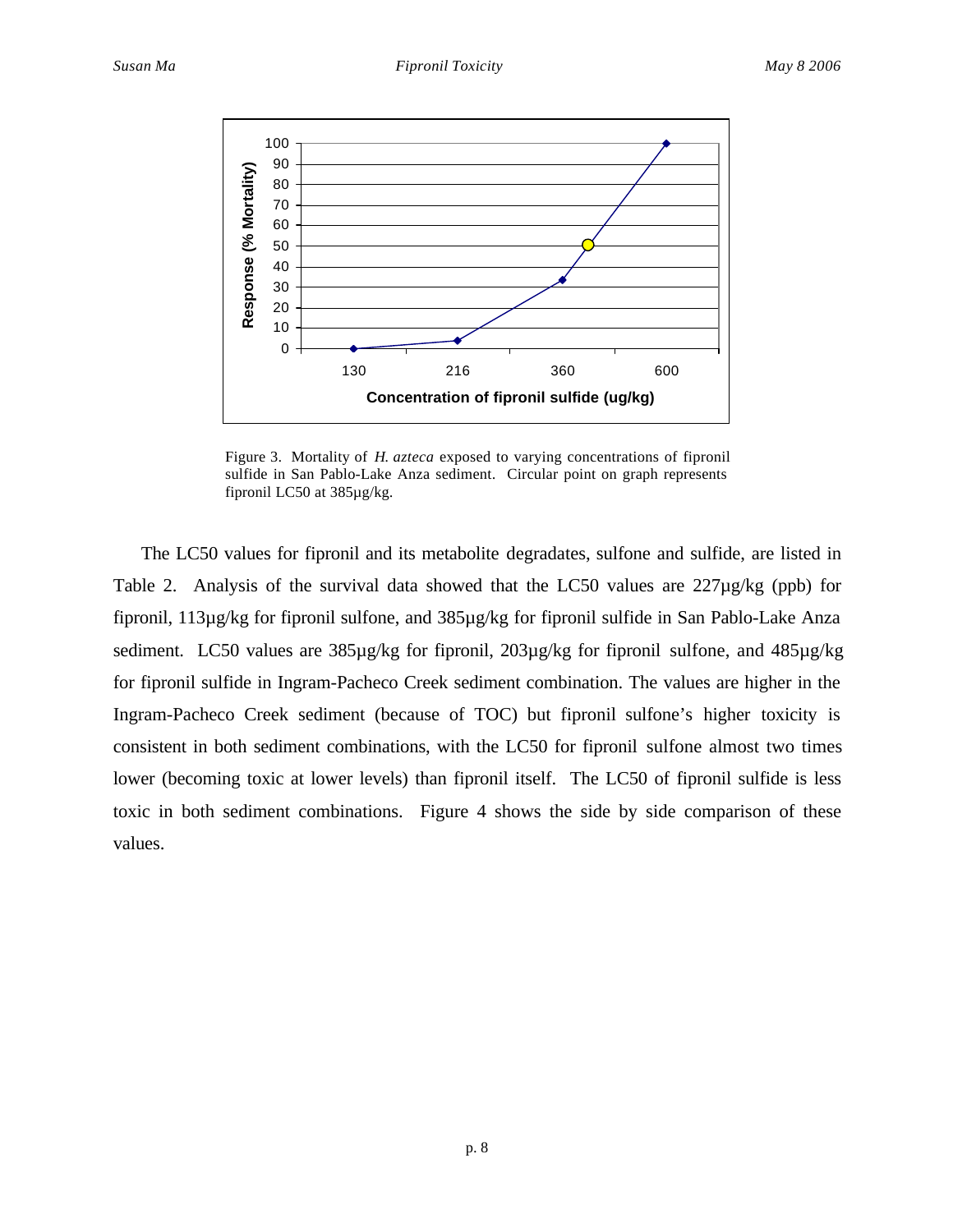| Table 2. LC50, median lethal concentration values, with 95% CI for each different pesticide two different |  |  |  |  |  |  |
|-----------------------------------------------------------------------------------------------------------|--|--|--|--|--|--|
| sediment combinations, San Pablo-Lake Anza and Ingram Creek-Pacheco Creek.                                |  |  |  |  |  |  |

| Pesticide               | San Pablo-Lake Anza LC50<br>(µg/kg dry sediment) | Ingram-Pacheco LC50<br>(µg/kg dry sediment) |  |  |  |
|-------------------------|--------------------------------------------------|---------------------------------------------|--|--|--|
| Fipronil                | 227 (207-248)                                    | 385 (359-412)                               |  |  |  |
| <b>Fipronil Sulfone</b> | 113 (104-124)                                    | 203 (178-230)                               |  |  |  |
| <b>Fipronil Sulfide</b> | 385 (352-421)                                    | 485 (426-553)                               |  |  |  |



Figure 4. Comparative LC50 for fipronil and its two derivatives, sulfone and sulfone, in two different sediment combinations, San Pablo-Lake Anza (SL) and Ingram Creek-Pacheco Creek (IP). Error bars represent a 95%CI.

Survival data was arcsin square root-transformed and Dunnett's one-tailed t-test was applied to compare the treatment data to the control in the LOEC analysis. The Shapiro-Wilks test indicates a normal distribution (p>0.01) for fipronil, fipronil sulfone, and fipronil sulfide. Control means were not significantly different  $(p=0.95)$  for all three compounds. Dunnett's test uses the same values as those assigned to the sediment groups and does not use the interpolation method of the Spearman-Karber for LC50 values. LOEC and NOEC results are shown in Table 3 and 4. Similar to the results of the LC50 analysis, LOEC and NOEC values are lower for fipronil sulfone than the parent compound, while fipronil sulfide values are higher (indicating observed toxicity at higher concentration levels).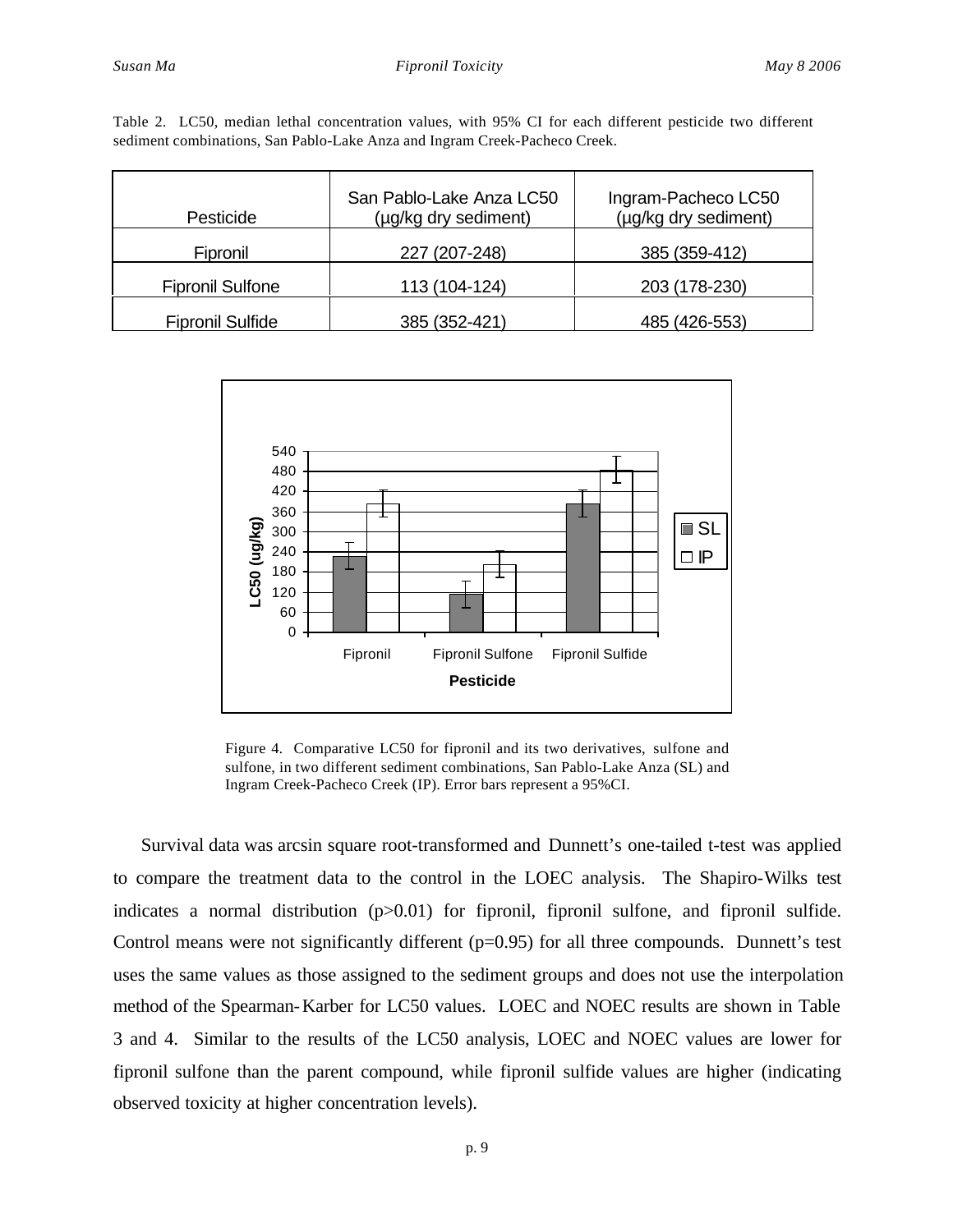| Pesticide               | San Pablo-Lake Anza LOEC<br>(µg/kg dry sediment) | San Pablo-Lake Anza NOEC<br>(µg/kg dry sediment) |  |  |
|-------------------------|--------------------------------------------------|--------------------------------------------------|--|--|
| Fipronil                | 360                                              | 216                                              |  |  |
| <b>Fipronil Sulfone</b> | 130                                              | 78                                               |  |  |
| <b>Fipronil Sulfide</b> | 600                                              | 360                                              |  |  |

Table 3. LOEC and NOEC data for fipronil and its metabolite degradates in a combination of San Pablo-Lake Anza sediment

Table 4. LOEC and NOEC data for fipronil and its metabolite degradates in a combination of Ingram Creek-Pacheco Creek sediment

| Pesticide               | Ingram-Pacheco<br><b>LOEC</b><br>(µg/kg dry sediment) | Ingram-Pacheco<br><b>NOEC</b><br>(µg/kg dry sediment) |  |  |  |
|-------------------------|-------------------------------------------------------|-------------------------------------------------------|--|--|--|
| Fipronil                | 340                                                   | 204                                                   |  |  |  |
| <b>Fipronil Sulfone</b> | 170                                                   | 102                                                   |  |  |  |
| <b>Fipronil Sulfide</b> | 345                                                   | 207                                                   |  |  |  |

### **Discussion**

The analysis of the results indicates that the LC50 value for fipronil is moderately toxic to *Hyalella azteca* with median toxicity levels established at 226µg/kg (ppb) in San Pablo-Lake Anza sediment. Fipronil sulfone was two-times more toxic than the parent fipronil compound with LC50 estimate at 113µg/kg. The results in Table 2 also suggest, unexpectedly, that fipronil sulfide is less toxic. These results for fipronil sulfide contrast with previously established acute toxicity for freshwater invertebrates in which the sulfide degradate was found to be more toxic than fipronil (U.S. EPA 1996). Although the test medium and species are different, the LC50 analysis conducted by the EPA is comparable to the results obtained using *H. azteca<sup>8</sup>* . This difference can be attributed to GABA receptor sensitivity in different species and to differences in fipronil toxicity tested in sediment and in the water column.

LC50, LOEC, and NOEC results of fipronil and its metabolite degradates in Ingram-Pacheco Creek sediment further confirm the conclusion that fipronil sulfone is two times more toxic than fipronil itself, and that the degradate sulfide is less toxic. The LC50 values are higher by a factor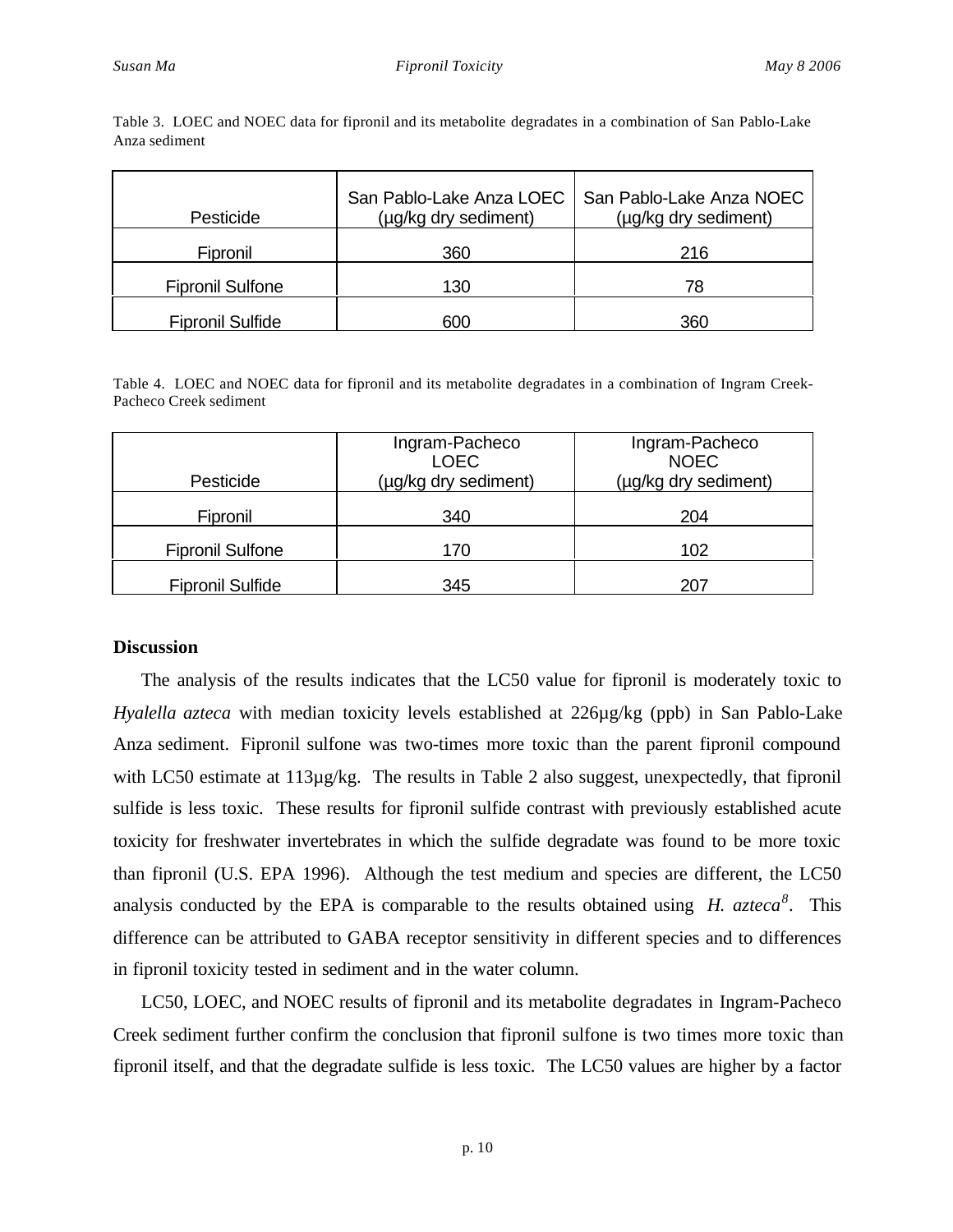$\overline{a}$ 

of about 1.5 in Ingram-Pacheco Creek sediment than in San Pablo-Lake Anza sediment because of the difference in TOC levels. However, the LC50 results were not directly proportional, suggesting that fipronil is not as hydrophobic as other pesticides such as pyrethroids (Weston, pers. comm).

The different grade of fipronil used, the medium to which it is applied, and the types of toxicity test performed are factors that have attributed to the variability in past research. In Chandler et. al (2004), LC50 analysis using the sediment-dwelling *Amphiascus tenuiremis* showed median toxicity levels at  $6.8\mu g/L$  – an estimate 28-times lower (or more highly toxic) using *Daphnia magna*, a water column dweller, in the same test. Furthermore, 96-hour LC50 tests in Schlenk et. al's (2001) study using *Procambarus clarkii* exposed to technical grade fipronil were more toxic (LC50=14.3µg/L) than *P. clarkii* exposed to formulated fipronil, from the product ICON 6.2 FS<sup>TM</sup> (LC50=180 $\mu$ g/L), in a different study by Biever et al. (2003). Furthermore, the results of Schlenk et al.'s (2001) crayfish study classifies desulfinyl as less toxic than fipronil, and the sulfone and sulfide derivatives as having the same lethality as the parent compound – results very different from the U.S. EPA (1996) findings.

Based on these past findings, I hypothesized that fipronil sulfone and fipronil sulfide would be at least two times more toxic than the parent compound. The results of this study support the higher toxicity of the sulfone degradate, but sulfide degradate was less toxic than the parent fipronil in both sediment combinations tested.

LOEC and NOEC analyses support this conclusion. LOEC estimates show that fipronil sulfone is toxic to *H. azteca* at much lower levels than that of fipronil (360µg/kg in San Pablo-Lake Anza; 340µg/kg in Ingram-Pacheco Creek) or fipronil sulfide (600µg/kg in San Pablo-Lake Anza; 354µg/kg in Ingram-Pacheco Creek). Similarly, NOEC values in Table 3 and 4 prove that test organisms can sustain higher levels of fipronil and fipronil sulfide at no effect than fipronil sulfone (i.e. a three-fold difference).

Since LOEC and NOEC analyses use only the values assigned to the sediment-spiked concentration groups, the numbers for San Pablo-Lake Anza sediment are actually higher than the LC50 estimate. This error is due to the small dataset and steep regression line generated between data points with 0% and 100% mortality (Fig. 1, 2, and 3). In addition, survivals at the lowest concentrations were interpreted as controls because of the inconsistencies in the control

 $8$  The EPA study used freshwater daphnia in a 48-hour exposure that yielded an LC50 of 190ppb.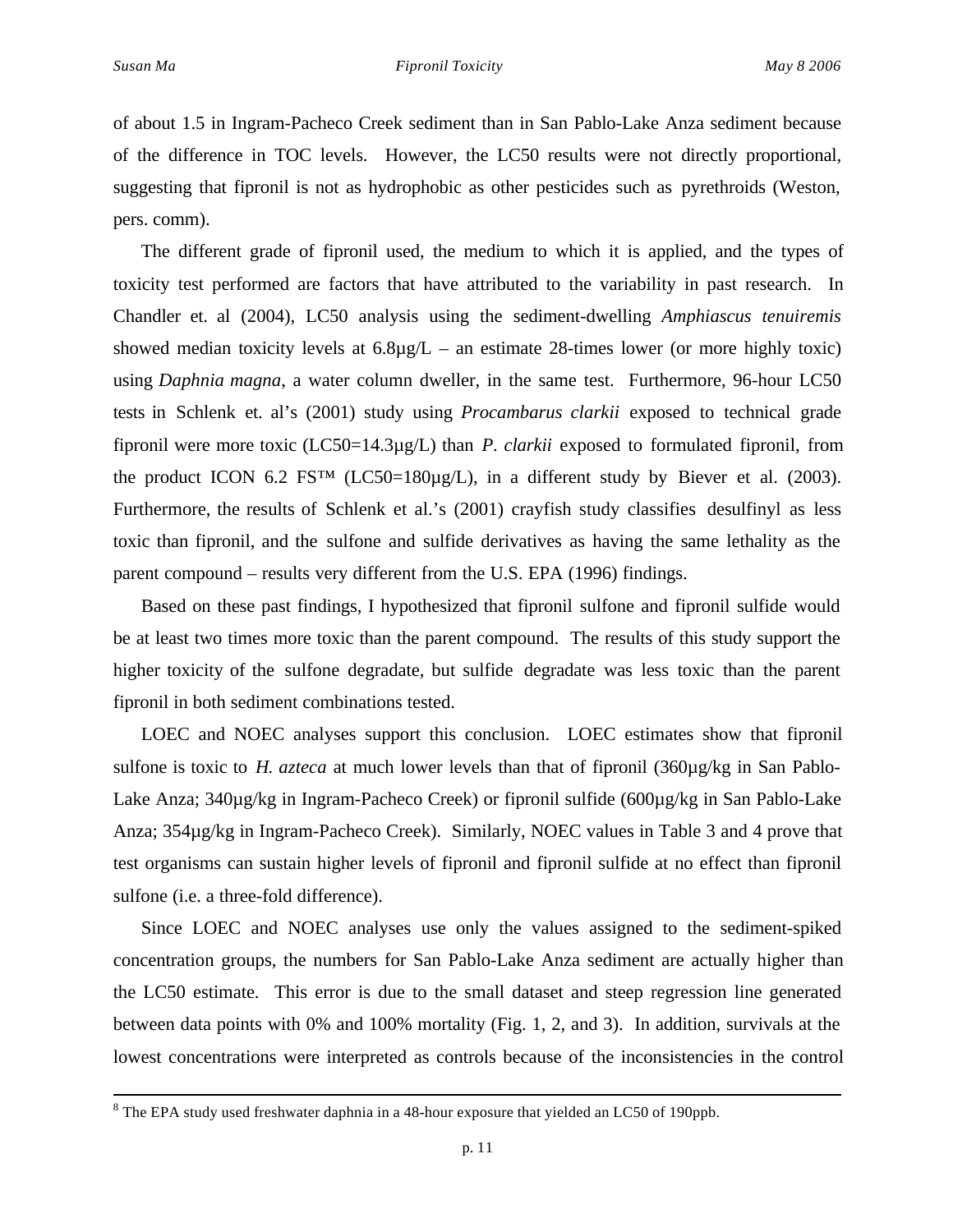group itself, resulting in a smaller dataset. Although these results do not correspond accurately to the LC50 value (the expected lowest observable effect concentration should be lower than LC50), the numbers are representative of the relative proportion at which one compound is more or less toxic than the other. LOEC and NOEC values for Ingram-Pacheco Creek in Table 4 accurately correspond to the LC50 (this dataset had a consistent 100% survival in the control group). Because LOEC and NOEC analyses use values of the actual concentration groups, a more detailed test with a narrower series of concentration levels could yield a more precise LOEC.

The LC50 values correlate with the estimates previously established in a range-finding test. However in the San Pablo-Lake Anza test, the lower-than-expected survival rates in the control can be attributed to factors such as miscounting juvenile *H. azteca* at the start of the tests. There were a number of dead juveniles in the batch that was used so there was a possibility that a weak organism was placed in the beaker. Therefore it is hard to verify the health of an organism, an important aspect in a study that depends on the survival/mortality of an individual test organism.

Additionally, due to time constraints the content of the beakers were sieved on the  $9<sup>th</sup>$  day instead of the  $10<sup>th</sup>$ . Although statistically this makes no difference in the LC50 analysis, the actual LC50 could be higher than if test organisms were removed on the  $10<sup>th</sup>$  day as originally planned.

Future research may address the sediment toxicity of the fipronil photodegradate, desulfinyl, which was not included in this study due to financial constraints. Furthermore, it is important to develop literature that will supplement the current fipronil toxicity literature on water column organisms by using other sediment dwelling test species such as *Chironomous tetanus*, in addition to *H. azteca*. LC50 results from this study can also be applied to future studies of field sites in new residential development areas treated with fipronil; concentrations used in the lab study could be much lower or higher than the amount that would be found in situ.

The results measured here expose a different species and different medium to fipronil toxicity research, results that have broader implications in terms of pesticide regulation in that policy may differ depending on what grade of fipronil is used and what non-target species are expected to be affected. The LC50 values here were the first established using *Hyalella azteca* and can be applied towards future sediment toxicity tests of fipronil, not only to broaden the range in scientific literature but also to address the ecological impacts of increased pesticide use.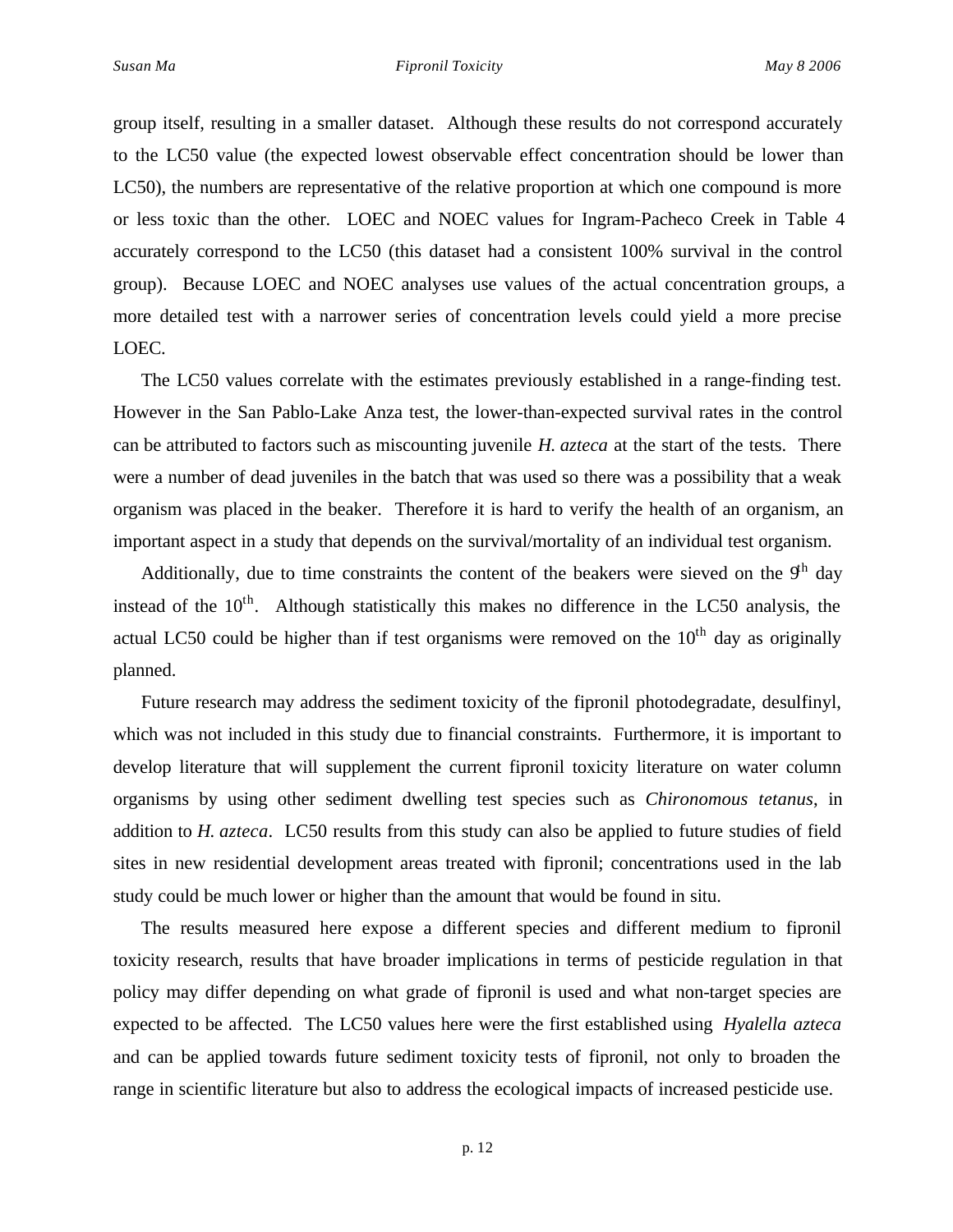# **Acknowledgements**

My most sincere thanks to Don Weston, Ph.D. for welcoming me into the lab and guiding me through various portions of this project, and to Erin Amweg, Ph.D. for her help and constant support. Also, thank you to the ES196 staff: John Latto, Ph.D., Chad White, Arielle Levine, and Josh Fisher for their continual advice and encouragement.

# **References**

Amweg, E. and D. Weston. University of California Berkeley. 2005. Personal communication.

- Biever R. C, J. R. Hoberg, B. Jacobson, E. Dionne, M. Sulaiman, and P. McCahon. 2003. ICON® rice seed treatment toxicity to crayfish (*Procambarus clarkii*) in experimental rice paddies. Environmental Toxicology and Chemistry**22**:167–174.
- Chandler, G.T., T.L. Cary, D.C. Volz, S.S. Walse, J.L. Ferry, and S.L. Klosterhaus. 2004*a*. Fipronil effects on estuarine copepod (Amphiascus tenuiremis) development, fertility, and reproduction: A rapid life-cycle assay in 96-well microplate format. Environmental Toxicology and Chemistry **23**: 117 – 124.
- Chandler, G.T., T. L. Cary, A. C. Bejarano, J. Pender, J. L. Ferry. 2004*b*. Population Consequences of Fipronil and Degradates to Copepods at Field Concentrations: An Integration of Life Cycle Testing with Leslie Matrix Population Modeling. Environmental Science and Technology **38**: 6407-6414.
- Chaton P.F., P. Ravanel, M. Tissut and J.C. Meyran. 2002. Toxicity and bioaccumulation of fipronil in the nontarget arthropodan fauna associated with subalpine mosquito breeding sites. Ecotoxicology and Environmental Safety **52**: 8–12.
- Connelly P. 2001. Environmental Fate of Fipronil. Environmental Monitoring Branch, Department of Pesticide Regulation, California Environmental Protection Agency. Sacramento, CA.
- Hainzl D., L.M. Cole, and J.E. Casida. 1998. Mechanisms for selective toxicity of fipronil insecticide and its sulfone metabolite and desulfinyl photoproduct. Chemical Research in Toxicology **11**: 1529 – 1535.
- Hamilton M.A., R.C. Russo, and R.V. Thurston. 1977. Trimmed Spearman-Karber Method for Estimating Median Lethal Concentrations in Toxicity Bioassays. Environmental Science and Technology **11**: 714-719.
- Schlenk D., D.B. Huggett, J. Allgood, E. Bennet, J. Rimoldi, A.B. Beeler, D. Block, A.W. Holder, R. Hovingha, and P. Bedient. 2001. Toxicity of fipronil and its degradation